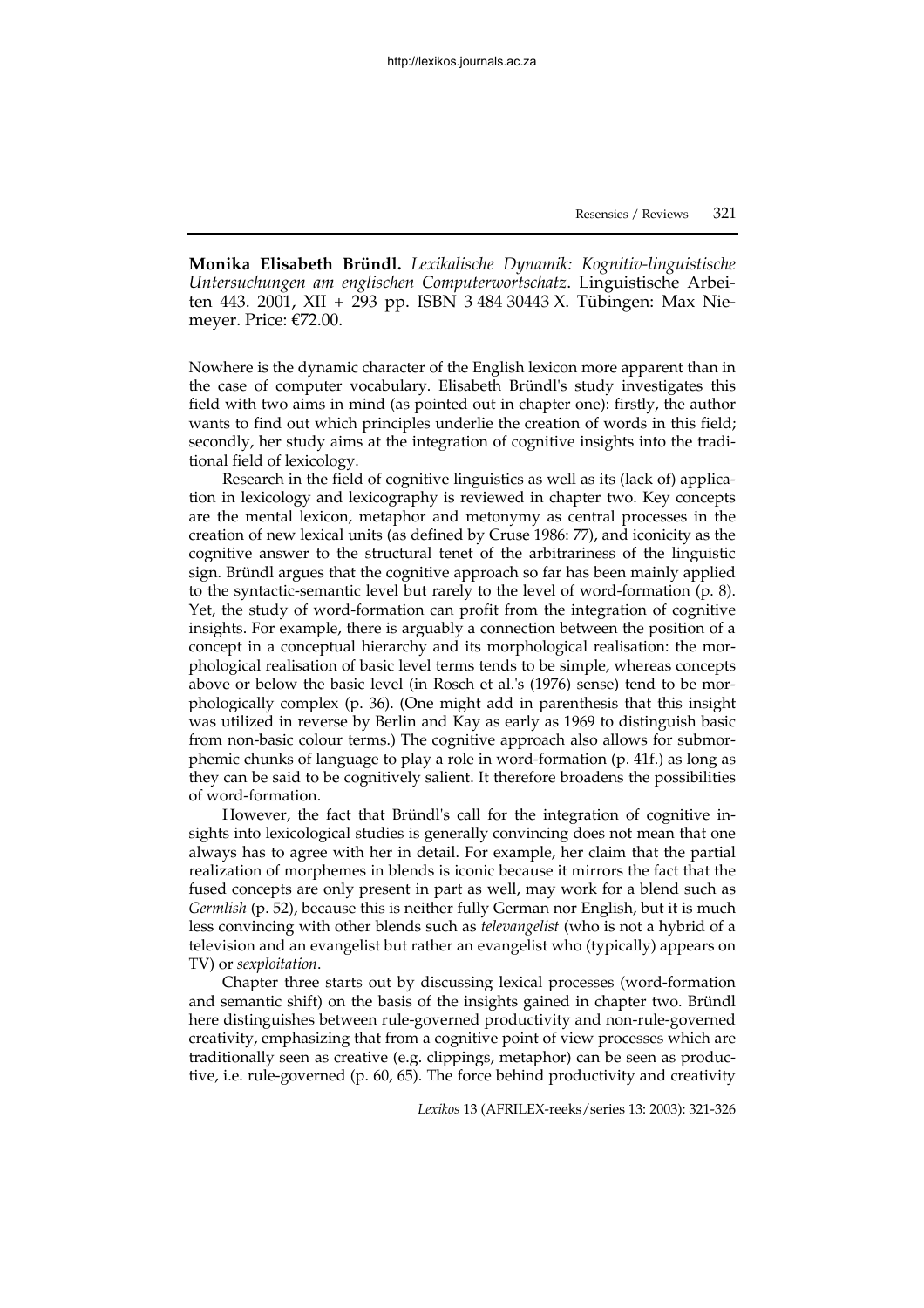## 322 Resensies / Reviews

alike is analogy, which can work on the formal level (word-formation, i.e. the creation of new lexemes) or the semantic level (semantic transfer, i.e. the creation of new lexical units). Once new lexemes have been created, they can be institutionalised and lexicalised (p. 67f.). Bründl then returns to the issue of the mental lexicon with the aim of integrating the dynamic aspects of the lexicon into that model, discussing suggestions by Meijs and Tournier. One central aspect here is the differentiation of existing and potential lexical items with the latter being governed by lexical processes, which need to be an integral part of a model of the mental lexicon.

In a somewhat surprising turn, the author proceeds by discussing methodological issues such as the character of the lexical material, which constitutes the empirical basis of her study. The designation *corpus*, which Bründl uses for her collection of more than 700 lexemes, is slightly misleading, since she gets her data from secondary sources — a range of general and specialized dictionaries — whereas the term corpus in linguistics usually designates a collection of primary sources, i.e. authentic text (cf. McArthur 1992 s.v. *corpus*). Bründl usefully subdivides the subject field of computing terms into those which belong to the common vocabulary of English and those which belong either to the official technical jargon of computing, *computerese*, or to the less offical *hackers' slang*. The focus of her study is on the first-mentioned class, i.e. those computer terms which have entered the common vocabulary of English. Unfortunately, this focus on predominantly one class of computer terms prevents a comparison of these classes with respect to the lexical processes employed in the creation of new lexical items in each class.

The last section of chapter three returns to more theoretical issues, discussing each lexical process which will feature in her analysis in turn, as well as discussing the "building blocks" which enter into the formation of complex lexemes. In both respects, Bründl goes beyond the limitations of traditional morpheme-based word-formation. For example, she not only considers morphemes as building blocks, but also submorphemic *splinters* such at *emot-* in *emoticon*. Also, following her cognitive orientation she supplements traditional word-formation by semantic and phonetic processes. The main categories of semantic processes are metaphor, metonymy, metaphtonymy (containing both elements of metaphor and metonymy) and shifts in application (the use of an established meaning in a new context without thereby creating a new meaning) (p. 106ff.). Phonetic processes are instrumental in explaining e.g. the formation of *screenager* in analogy to *teenager* (p. 116ff.). Again, while one can easily agree with Bründl's general outline, one need not necessarily agree with the details. For example, she gives the word *careware* as an example of phonetic-stylistic motivation by internal rhyme (*Binnenreim*; p. 116); while this is undeniably true, the more important fact about *careware* is the analogy to *shareware*, which is an example of external rhyme (*Echo-Reim*; p. 117).

The detailed analysis and discussion of Bründl's data with respect to the role of the different lexical processes discussed in the previous chapter makes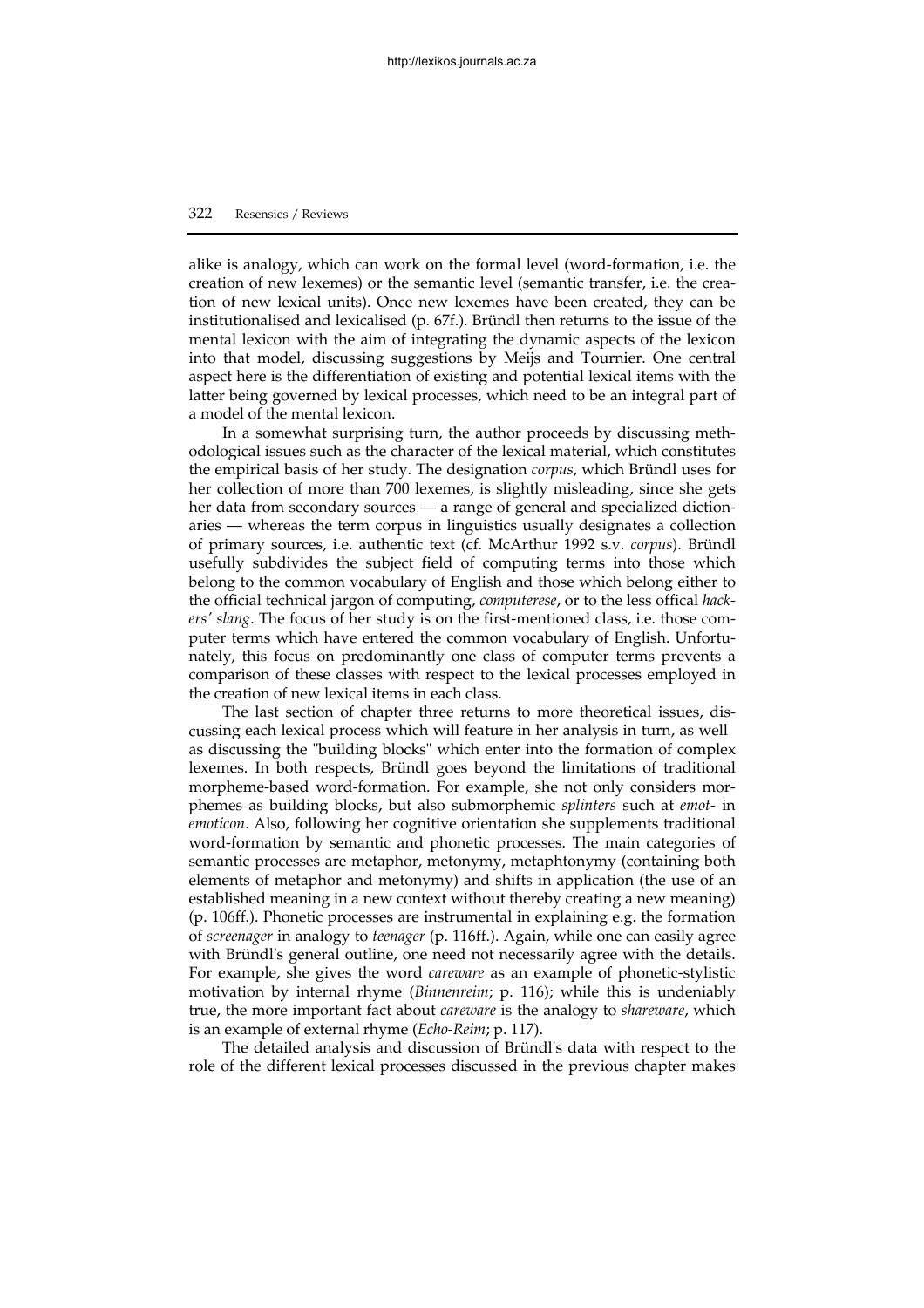up the substance of chapter four. Her statistics show that semantic processes play a role in more than 50% of her data, either alone — as in *mouse* "animal" → "input device" — or in combination with morphological processes — as in *motherboard*. A statistical comparison of her data of computer terms with the frequencies given by Algeo (1991, which, unfortunately, is missing in her bibliography) for English neologisms in general shows that although the ranking of lexical process types is the same (with combining, i.e. compounding and affixation, as the most frequent type followed by semantic shifting), the computer vocabulary contains a much higher number of neologisms based on semantic shift. However, her contention that English computer vocabulary contains approximately 50% of semantically shifted neologisms whereas semantic shift accounts for only 11% of English neologisms in general (p. 145) must be questioned, since she counts neologisms of the combined morphological-semantic type (*motherboard*) as examples of semantic shift whereas it is not quite clear where these are put in Algeo's classification.

Since metaphor is the most important type of semantic process in her data, Bründl proceeds to discuss the role of metaphor in the creation of computer neologisms. She argues in favour of a cognitive approach to metaphor as opposed to a semantic feature approach, taking *spam* as one of her examples. The metaphorical relationship between *spam* meaning 'a type of canned meat' and 'mass advertising by email' is too complex, she argues, to be reduced to a single semantic feature. Instead she sees associations such as 'spam mails "taste" just a bad as the meat' and 'the flooding of mail boxes by spam mail is just as annoying as the spilling of the meat when opening the can' (p. 156). Regardless of the plausibility of these associations, it is clear that it is almost impossible to substantiate them, i.e. to show that it is these associations which lead to the semantic shift and which are foremost in average speakers' minds when they encounter the word *spam*. After all, the fact that specialists in the field try to give a more or less fanciful motivation for *spam* does not automatically imply that the word is motivated for the average computer user (cf. the similarly fanciful motivations for *cookie*, p. 199ff.). Furthermore, an (admittedly nonatomic) semantic feature such as UNPLEASANT JUNK might have served the same purpose; Bründl herself gives *junk e-mail* as a synonym for the computer meaning of *spam* without, however, drawing the obvious parallel to *junk food*.

Following Lakoff and Johnson's (1980) notion of the conceptual metaphor, Bründl identifies 13 cognitive concepts under which she subsumes the majority of metaphors occurring in her data. A central role is played by the concept COMPUTERS ARE HUMAN BEINGS, which results in metaphors such as *guest – host, master – slave* or *peer-to-peer*; also computers partake in human activities such as *read* and *write* and show human characteristics, being *ill-* or *well-behaved*. More unexpected and therefore also more interesting are metaphors of the type COM-PUTING IS HANDLING FOOD, which can be seen not only in items such as *byte* (as a homophone of *bite*; "an informational unit consisting of 8 bits") and *cookie* ("a file stored on a computer by a website"), but also in verbs such as *feed (data into*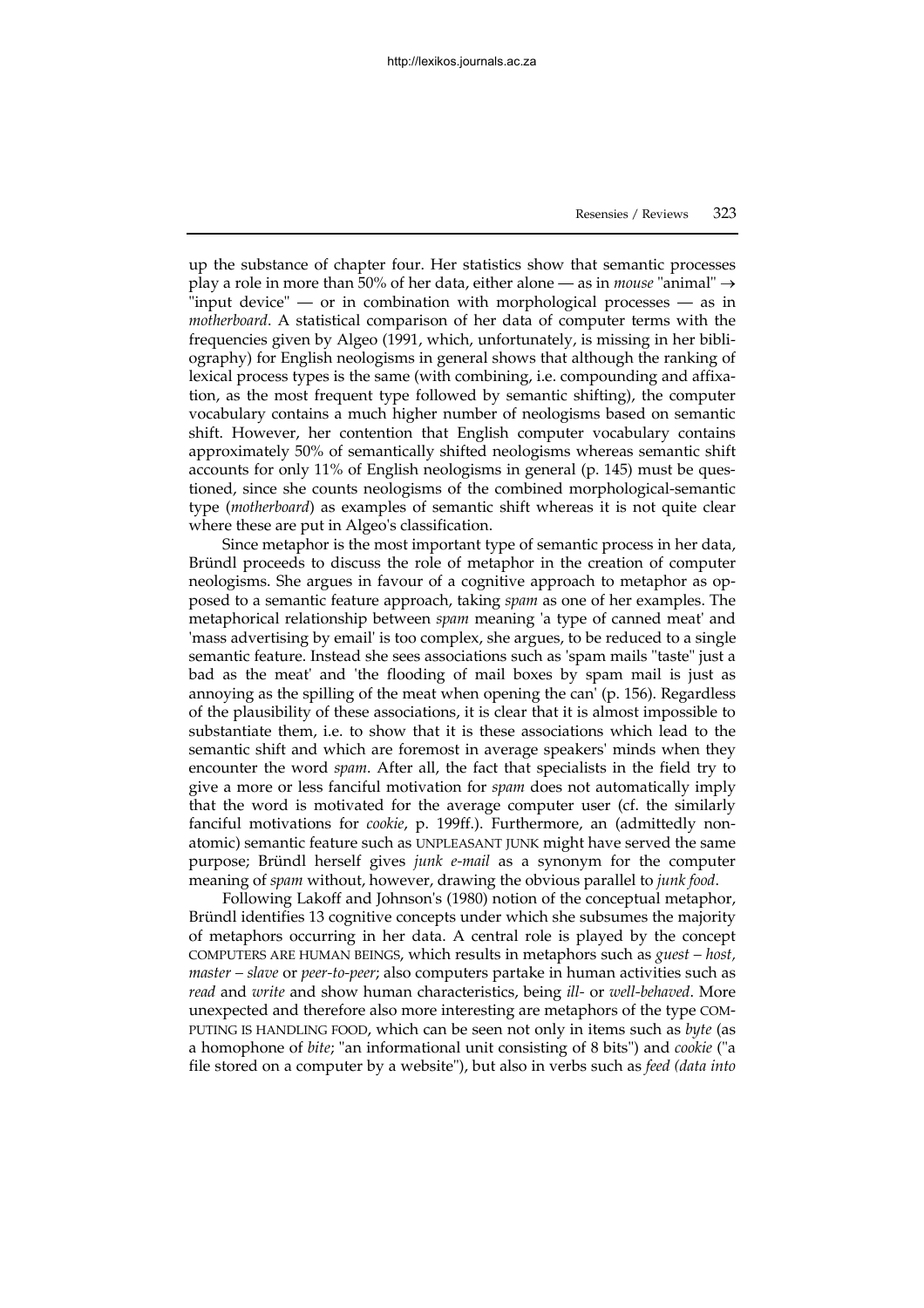## 324 Resensies / Reviews

*a computer)* or *crunch (data)*. Metaphors in the vocabulary of computing thus turn out not to be an arbitrary and idiosyncratic set; rather, they are governed in the main by generalisable tendencies. Chapter four is completed by a discussion of other semantic processes (metonymy, shifts in application) found in her material.

Bründl herself readily admits that there is a certain amount of subjectivity in her method of analysis (p. 162). Consequently, a number of her analyses admit of a different interpretation. One problem concerned is the differentiation between metaphor and shift in application. For example, she analyses *browse* as a shift in application, by which a general term 'to look through or glance at casually' becomes specialised to mean 'read or survey data files' (p. 194). However, common collocators of *browse* in its non-computing meaning are *book, magazine* or *catalogue*, so *browse* could have been analysed as a metaphor of the A COMPUTER/A COMPUTER-NETWORK IS A BOOK type along with items such a *home page* and *bookmark*. On the other hand, she considers the names of some standard Windows programs such as *calculator* and *clock* as cases of metaphorical shift from the concrete to the virtual domain (p. 187; for some reason she only mentions the German equivalents *Rechner* and *Uhr*); here the analysis as shifts in application would have been more convincing, since the Windows *calculator* is just that, a calculator, and the *clock* is a clock although a virtual one.

In a similar vein, some of her metonymies would have been better analysed as metaphors. Thus, *crack* and *crash* are analysed as metonymies of the type SOUND FOR ACTIVITY (p. 190). However, in their application to the domain of computing, these items could have been analysed perhaps more convincingly as metaphors; *crack* meaning 'break into a computer system' as metaphorical extension of *cracking a safe* and *crash* meaning 'shutdown because of hard- or software malfunctioning' as extension of a *plane crash* (cf. the German equivalent *Absturz*). Surely, metonymy has played a role in the semantic shifts these items underwent from signifying a sound to signifying a process that involves this sound, but this happened in all likelihood at some earlier stage in the semantic history of these lexemes before they were applied to the domain of computing.

The analysis of *crack* and *crash* thus points towards the more general problem of which meaning of a polysemous item is to be taken as the source of a metaphor. Bründl discusses this question using *bomb* as an example (p. 163): starting out from the general meaning 'explosive device' as the source, the meaning in computing 'spectacular hard- or software failure' would be seen as a metaphor. However, there is also a slang meaning of bomb 'absolute failure; fiasco'; taking this as point of departure, the meaning in computing would be a mere shift in application. Bründl handles problems like these by always starting out from what she calls the "dominante, allgemeinsprachliche Primärbedeutung" (p. 163). However, a look at her data shows that finding the one dominant primary meaning, which would then serve as the source of the metaphor, is by no means a straightforward task. For example, Bründl sees a human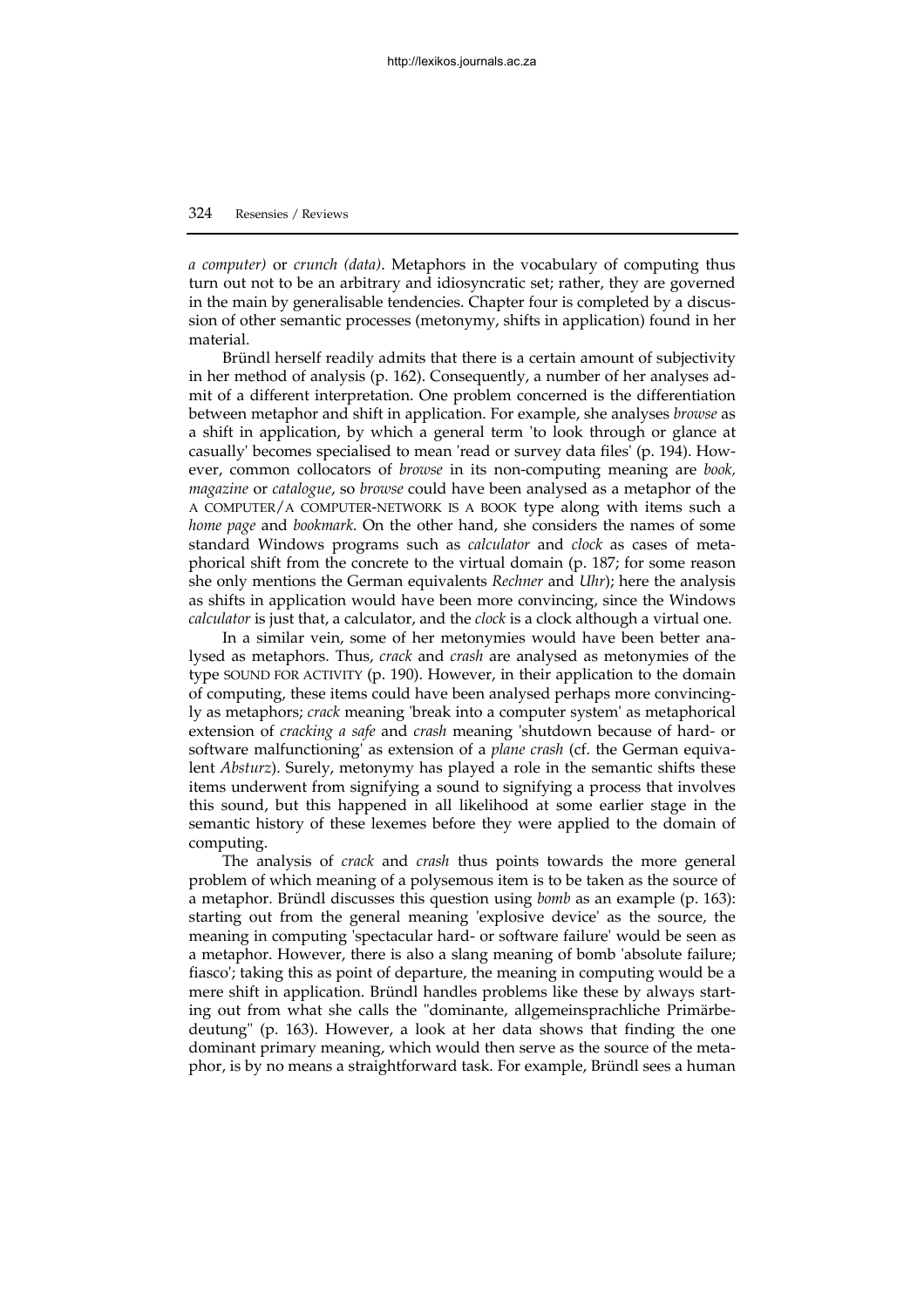service provider (*Dienstleister*) as the source for the metaphorical extension of *server* meaning 'computer which provides access to data, etc. to other computers' (p. 169); as such it fits together nicely with *client*, which signifies the computer making use of the server's services. However, the meaning 'human service provider' is not mentioned at all in a synchronic dictionary such as the *Oxford Advanced Learner's Dictionary* (19955). A common meaning mentioned, however, is 'implement used for putting a portion of food onto sb.'s plate'. Given the fact that Bründl herself assumes a general concept COMPUTING IS HANDLING FOOD, this meaning could easily be seen as the source of the *server* metaphor.

Similarly, Bründl sees the computing meaning of *shell* 'graphical user interface of a program or operating system' as a metaphorical extension of the type COMPUTER PARTS ARE OBJECTS/ARTEFACTS (p. 175); however, especially together with *kernel* 'the inmost layer of an operating system', which Bündl also mentions in this context, *shell* would also fit nicely into the category of FOODmetaphors; after all, nuts consist of a shell which is around a kernel.

It is thus clear that in the absence of direct historical evidence, which is not always available, the analysis of a metaphor with respect to its source domain can only amount to informed guesswork.

Chapter five evaluates the relevance of cognitive concepts for lexicology on the basis of the analyses described in the previous chapter. Not surprisingly, Bründl argues in favour of the usefulness of these concepts. The computer lexicon is seen as a highly structured web of items, which are connected and motivated by such cognitive factors as metaphor, iconicity, underlying cultural knowledge and cognitive economy. Cognitive aspects provide a deeper understanding of lexicon processes not only of the semantic type (metaphor, metonymy) but also of the morphological type such as compounding, derivation or reduction (clipping, acronymy). While Bründl's conclusions are generally convincing, it has to be added that not all concepts, which she labels as "cognitive", are proprietary to cognitive linguistics. Thus, her "conceptual relations" have been known to structural semanticists in terms of antonymy, synonymy and hyponymy for a long time and Bründl openly admits this (p. 208). What is new here is not so much the insight, but rather the perspective from which it is approached.

In sum, Bründl's study shows the rich cognitive structuring of computer vocabulary and through that the value of the application of cognitive linguistic concepts to lexicology. At the same time, the considerable level of subjectivity inherent in her analyses also points at the price linguistics has to pay by embracing the cognitive approach. On the gradient between the sciences and the arts, the cognitive approach certainly moves linguistics closer to the arts.

## **References**

**Berlin, B. and P. Kay.** 1969. *Basic Color Terms: Their Universality and Evolotion*. Berkeley: University